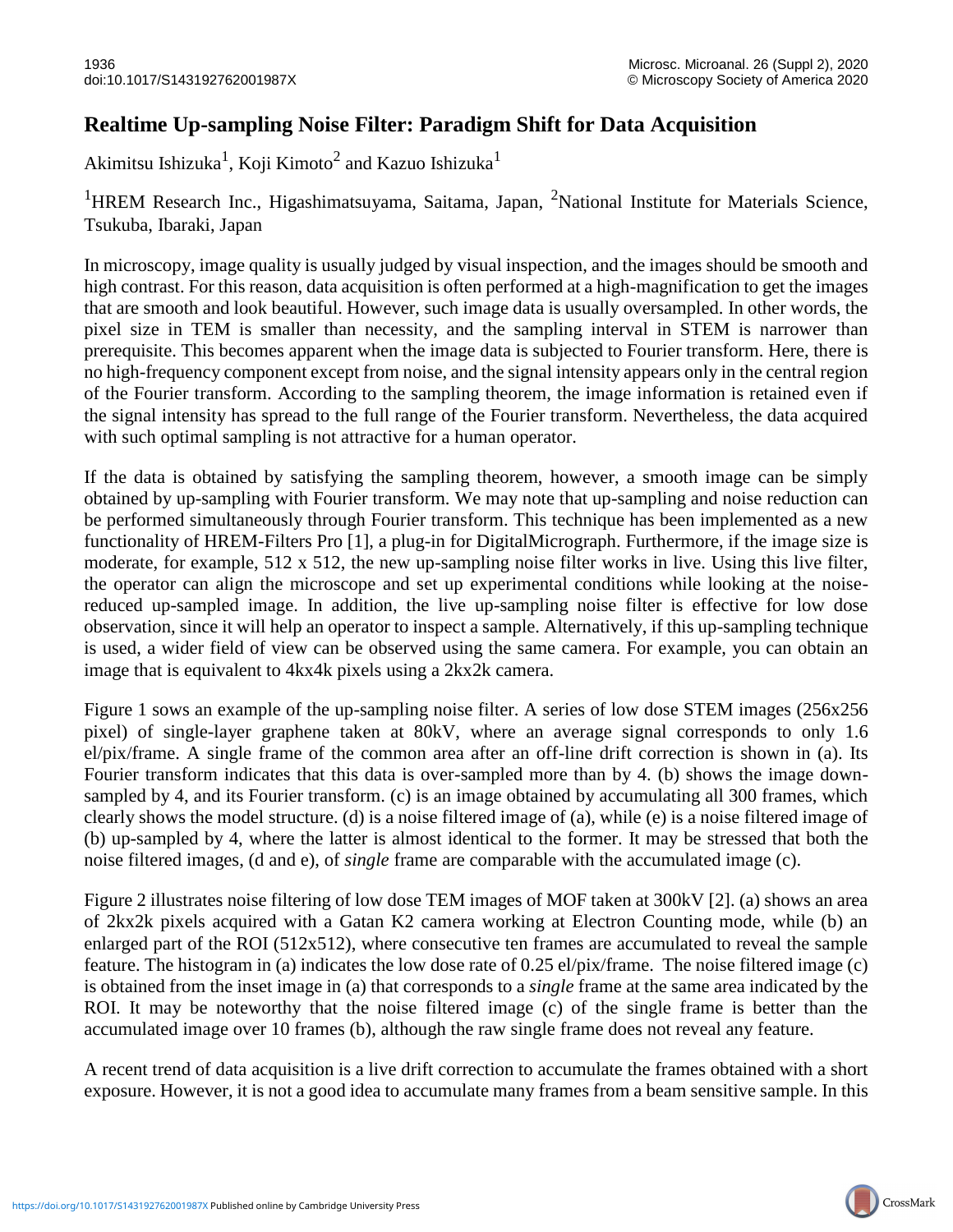report, we have demonstrated that the real-time up-sampling noise filter can reveal the sample structure even from a *single* frame and help to perform experiments. Then, the real-time noise filter and off-line non-rigid alignment [3] is a better strategy of data acquisition than the live drift correction. The real-time up-sampling noise filter will require a drastic reassessment of existing data collection scheme.



Figure 1. Up-sampling noise filter. (a) a single frame of single-layer graphene and its Fourier transform. (b) an image binned by 4 from (a) and its Fourier transform. (c) a 300-accumulated image. (d) a noise filtered image of (a). (e) a 4-time up-sampled noise filtered image of (b).



**Figure 2.** Noise filtering for low-dose images of MOF [2]. (a) an image (2kx2k image) accumulated over ten frames to reveal the sample. Inset histogram corresponds to a single frame. (b) an enlarged part of the accumulated image. (c) a noise filtered image from the same area of the single frame.